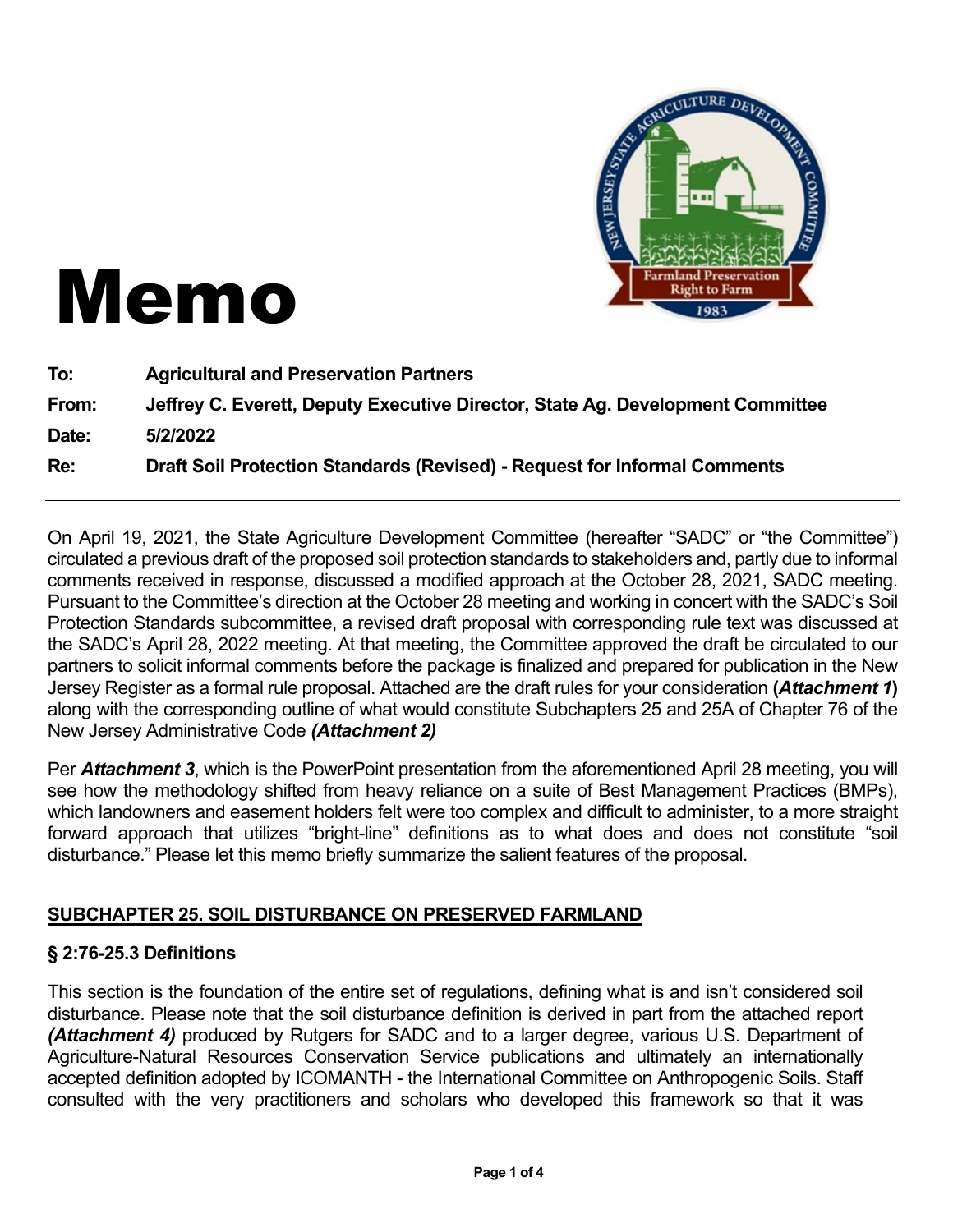scientifically derived and legally defensible. Please note that the separation between "core" and "noncore" definitions will be discarded when the final rule is proposed to the New Jersey Register but in the interim, this format serves as a teaching tool along with the use of indentations as to how the various core definitions interact with one another. The foundation of this regulation is in fact the definitions, which must be read in concert with one another and in so doing, prevents a lengthier regulatory construct.

# **§ 2:76-25.4 Exemptions**

Agriculture is inherently a soil disturbing activity but obviously one that is accorded deference throughout the proposed rule. Specifically, there are twenty-two agricultural practices we are suggesting should be exempt from counting towards the prescribed soil disturbance limit. In addition, the opportunity for future exemptions to be promulgated exists in order to expand beyond these intial twenty-two. Some of these practices are further fleshed out in the Supplemental Standards (Subchapter 25A), but all are spelled out in the Definitions section so landowners are not left wondering if a particular practice is exempt or not. Normal tillage practices and several soil and water conservation practices are among those exemptions explicitly listed.

# **§ 2:76-25.5 Allocation and limitation**

This section memorializes the soil disturbance limitation agreed upon at the October SADC meeting, i.e. a maximum limit of 12% or 4 acres, whichever is greater. It clarifies that new disturbance placed on areas previously disturbed will not count twice, and disturbance within exception areas does not count towards the limit.

# **§ 2:76-25.6 Waiver**

This section memorializes the soil disturbance limitation agreed upon at the October SADC meeting for farms with current disturbance within 50% of the prescribed 12%/4-acre limit to allow waivers to be issued by the SADC up to a maximum limit of 15% or 6 acres, whichever is greater. It also contemplates the requirements that need to be satisfied to be awarded a waiver bearing in mind the potential impacts of additional disturbance to adjacent properties.

# **§ 2:76-25.7 Aggregation and consolidation**

Aggregating disturbance or transfer/aggregation is possible as spelled out in the draft. However, it would need to be done on contiguous preserved farms owned by the same owner.

#### **§ 2:76-25.9 Soil rehabilitation application and certification procedures**

This section contemplates properly rehabilitating disturbed soils to approximate their pre-disturbance condition. The affected areas will no longer count towards the soil disturbance limit upon such successful rehabilitation. Staff consulted with one of the leading authorities on soil rehabilitation to ground the regulation in well-developed scientific theory and practice. The section was bifurcated between application and certification procedures, with Appendix A serving as the technical standards.

#### **§ 2:76-25.10 Baseline mapping and monitoring**

This section relates to the SADC's partnership with Rowan University to map disturbance on all 2,700+ preserved farms. Namely, it is proposed that those baseline disturbance maps be sent to all landowners once the rule is adopted with the caveat that a site visit may be conducted upon the landowner's request to ground truth what is reflected in the mapping. It is imperative that landowners bring any mapping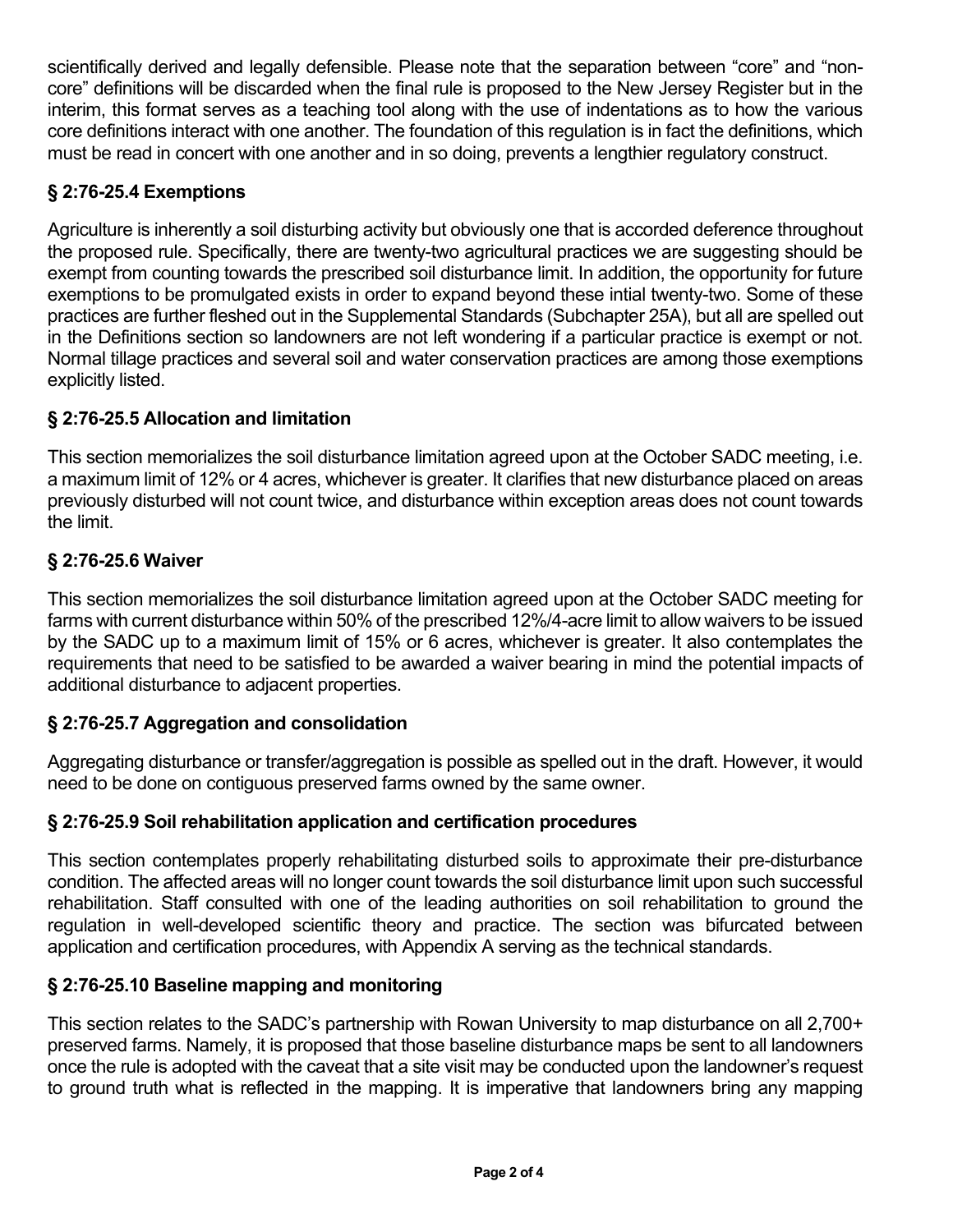inaccuracies to our attention within 180 days of receiving the soil disturbance map for their property, particularly those landowners who may be eligible for a waiver because the baseline disturbance mapping is the source for determining whether landowners are eligible for a waiver. Staff envisions an online mapping application be made available where landowners could zoom in and see their farms in greater detail than a paper map can afford. This section also contemplates the documentation of future disturbance through the auspices of standard annual monitoring visits and provides for an appeal process if landowners disagree with disturbance mapping at any time.

#### **§ 2:76-25.12 Request for hearing**

As mentioned in the preceding paragraph, it is prudent to provide due process to landowners who may disagree with mapping or any other disturbance determination. Because the Farmland Preservation Program has historically relied heavily on partners, those grantees/easement holders will likewise be accorded an opportunity to request a hearing for any action where they feel they are aggrieved.

#### **SUBCHAPTER 25A. SUPPLEMENTAL SOIL DISTURBANCE STANDARDS**

#### **§ 2:76-25A.4 Vegetative cover standard**

The Exemptions section in Subchapter 25 exempts temporary parking areas, temporary storage areas, livestock confinement, and livestock training areas from the soil disturbance limit but only when "minimum vegetative cover" is maintained. Minimum vegetative cover is defined in the Definitions section as "vegetative cover of at least 70% for at least 9 months per calendar year" which borrows from the Right to Farm agricultural management practice for equine activities. Because measuring vegetation cover could be seen as a nebulous undertaking, Appendix A describes the step-point method, which has been deployed since the 1950s as a tool to assist in rangeland management.

#### **§ 2:76-25A.5 Topsoil stockpiling standard**

Best practices for creating and maintaining topsoil stockpiles are described in this section. As long as the standards are followed, topsoil stockpiles are exempted from the soil disturbance limit.

#### **§ 2:76-25A.6 On-farm utilities construction standard**

Here again, best practices are described and as long as the standards are followed, the contemplated activity - in this instance, on-farm utilities - is exempted from the soil disturbance limit.

#### **Request for Stakeholder Comments on this rule proposal**

To consider input from partners before the promulgation of these proposed rules in the New Jersey Register, the Committee is inviting interested parties to comment informally before the formal Register process commences. **Please submit your written comments within a 30-day review period that concludes June 10, 2022,** by electronic mail (strongly encouraged) to sadc@ag.nj.gov or, if necessary, by U.S. Mail at the following address: